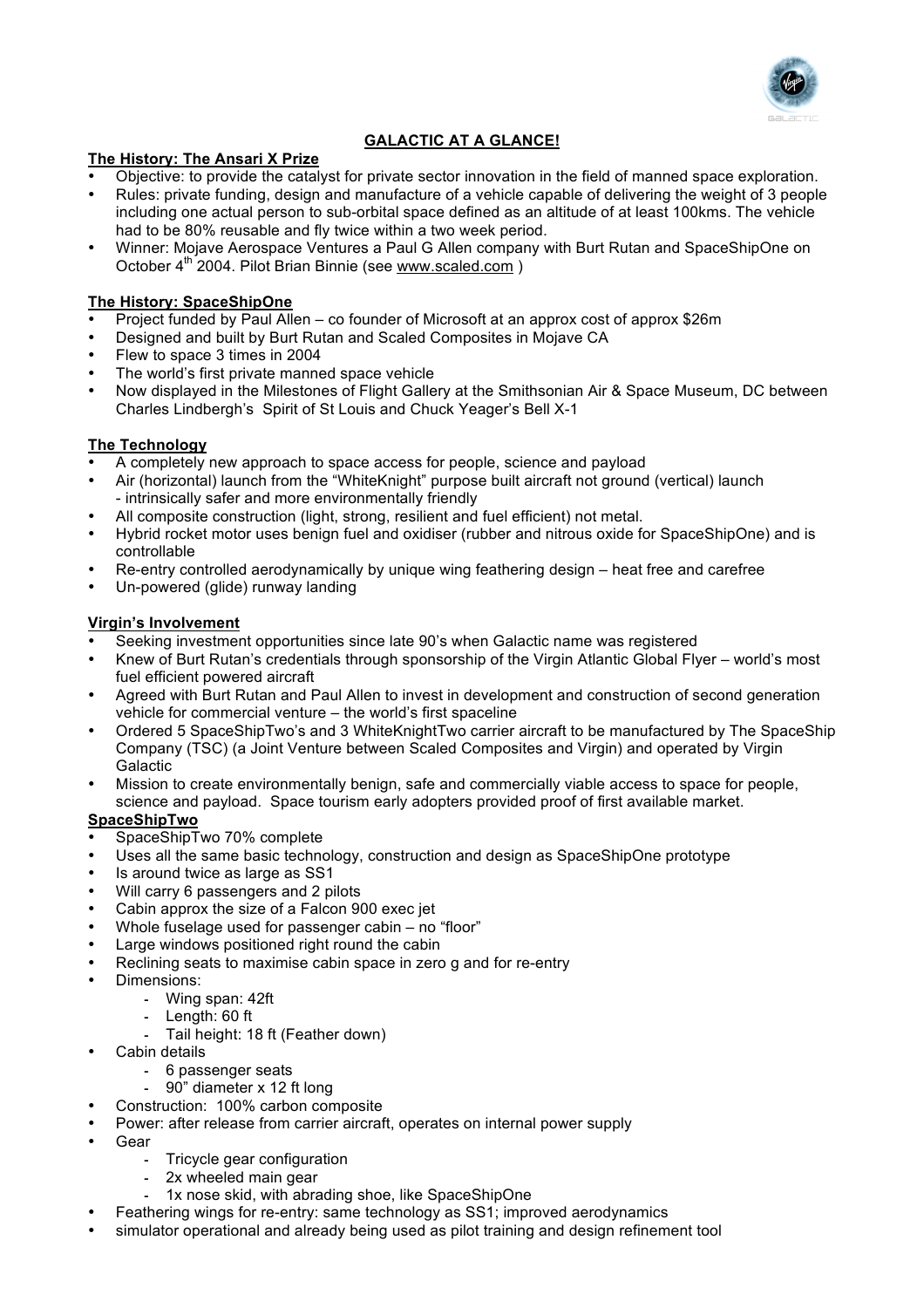### **Carrier Aircraft/Mothership (WhiteKnightTwo)Technical Specification**

Status :

- ! Construction and ground testing complete
- Test flight programme underway first flight successfully undertaken 21<sup>st</sup> December 2008
- Will be the largest 100% carbon composite plane in service (Boeing 787 Dreamliner uses composite materials for about 50% of its primary structure)
	- twin boom / fuselage construction
- Propulsion & Power : 4 X Pratt & Whitney PW308 engines. Member of PW300 series engines.
	- Gear: Quadricycle gear configuration, retractable
- Dimensions:
	- ! Wing span: 140ft (only 16 ft less than Boeing 767-300)
	- Length: 78 ft
	- Tail height: 25ft
- Performance: SS2 ferry range: U.S. coast to coast
- **Capability** 
	- ! a training vehicle for SS2 spaceflight can simulate SpaceShipTwo g force profile
	- both cabins replicate SS2 interior
	- unique high altitude lift aircraft for various payloads

### **SpaceShipTwo Flight Profile**

- G-Forces
	- max gx (front to back): 6g
	- max gz (head to toe): 3.8g
- SS2 release: 50,000 ft
- Planned apogee of spaceflight: at least 110 km
- Zero-g phase –out of seat
- Total flight time: all told approximately 2.0 hrs

### **Timeframes**

- WhiteKnightTwo commenced test programme during the Summer of 2008 with first flight December 2008. Test programme will continue into 2009.
- SpaceShipTwo roll-out and test flight programme programmed for Fall 2009 depending on progress of WhiteKnightTwo test flights
- Test flight period envisaged 18 24 months or longer if safety dictates. Building of first commercial vehicles will commence whilst test programme is underway
- Safety first, we are not in a race, we will launch only when Scaled and Virgin are content that it is safe to do so
- We aim to fly 500 people in the first year and 50,000 in the first 10 years
- First commercial flights planned to operate from Spaceport America in New Mexico.
- First non-US flights likely to be from Spaceport Sweden near Kiruna in the north of the country at certain times of the year, once relevant licences are obtained.

#### **SpaceShipTwo Flight Stats**

- Total flight time around 2.0 hours
- G forces: rocket boost max 3.8 g (x and z); re-entry max 6 g (x only whilst reclined)
- Speed: supersonic within 8 seconds of rocket ignition and faster than Mach 3 within 30 seconds of rocket ignition
- Achieving an apogee of at least 110 kms

#### **The Experience**

- Plan for 3 days of preparation, medical checks, bonding, g force acclimatisation as part of flight cost.
- Carrier aircraft is able to act as a training platform with passenger cabins that replicate the spaceship.
- All passengers will be able to leave their seats and float in zero G should they wish and enjoy view of space and the earth stretching for around 1000 miles in every direction

# **Reservations**

- Approximately 300 reservations with deposits from between \$20 and \$200k
- Total deposits received approximately \$40m
- Flight cost US\$200k
- Over 85,000 people from 125 countries have registered their interest in becoming a Virgin Galactic astronaut at www.virgingalactic.com
- A specialist network of Virgin Galactic Accredited Space Agents has been set up around the world to provide a local reservation service (ASA details can be found on www.virgingalactic.com)

# **Environmental Credentials**

- Air launch means short rocket burn
- Reusable spaceship no space debris